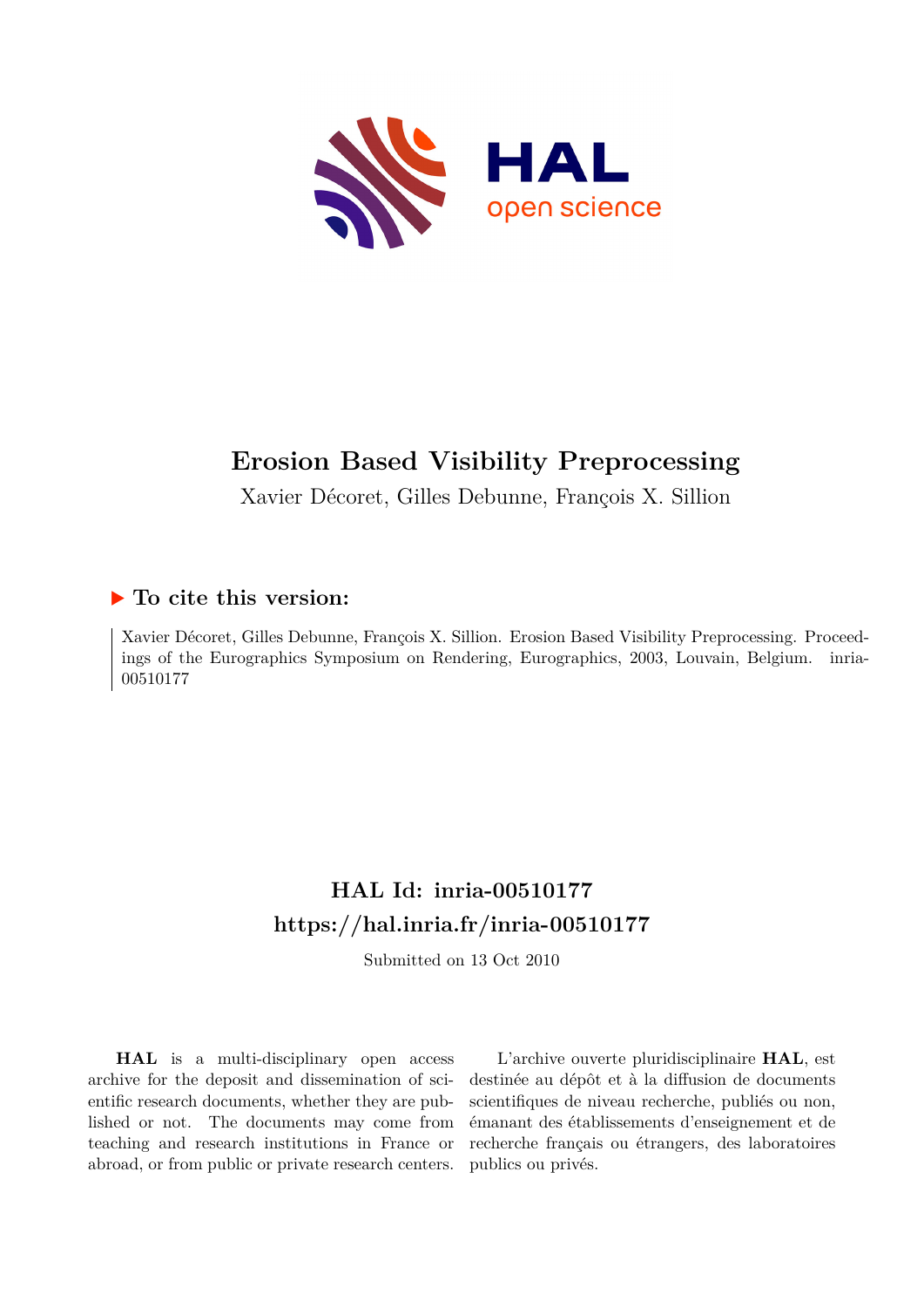## **Erosion Based Visibility Preprocessing**

Xavier Décoret<sup>1</sup>, Gilles Debunne<sup>2</sup> and François Sillion<sup>2</sup>

<sup>1</sup>MIT LCS  $2$  Artis, INRIA<sup>†</sup>

#### **Abstract**

This paper presents a novel method for computing visibility in 2.5D environments based on a novel theoretical result: the visibility from a region can be conservatively estimated by computing the visibility from a point using *appropriately "shrunk" occluders* and *occludees. We show how approximate, yet conservative, shrunk objects can be efficiently computed in an urban environment. The technique provides a tighter potentially visible set (PVS) compared to the original method in which only occluders are shrunk. Finally, theoretical implications of the shrinking theorem are discussed, opening new research directions.*

## **1. Introduction**

When generating images from a given viewpoint, hidden surface removal has to be performed. The widely used *z*buffer technique achieves this by projecting and rasterizing all primitives onto the image plane, retaining for each pixel only the closest one. Although the final result is correct, many primitives are processed only to be later discarded. If it were possible to identify these primitives, it would be possible to perform the rendering faster by safely ignoring them. A classical approach employs *from-region* visibility determination. Given a 3D model of an environment and a region of space, determine what is visible from at least a viewpoint in that region. The *potentially visible set* (PVS) associated with a region can be used for any viewpoint within that region. However, finding what is hidden from a region is a very difficult problem. In this paper we present a novel theoretical result about from-region visibility. We show that it can be estimated from one point in the region using shrunk versions of both occluders *and* occludees. The presented theorem is an extension of an existing result <sup>26</sup> and transforms the fromregion visibility problem from a continuous domain into a discrete one that is much easier to solve.

Section 2 reviews previous work and outlines some issues. Section 3 presents the theorem and its implications. We detail in Section 4 how to compute approximate shrunk versions of both occluders and occludees. Section 5 tackles

c The Eurographics Association 2003.

implementation issues and the results are presented in Section 6. Extensions and limitations of our method are finally discussed in Section 7.

#### **2. Previous work**

In this review, we focus on previous work related to fromregion visibility. We refer the reader to Cohen-or et al. <sup>6</sup> and Pantazopoulos and Tzafestas <sup>20</sup> for a more in-depth survey. Teller et al. <sup>23</sup> propose pre-processing visibility through sequences of portals, an approach suitable for architectural scenes. Schaufler et al. <sup>21</sup> can handle scenes where occluders are watertight objects. The important class of 2.5D models has received special attention, since urban environments – which many applications consider – can be approximated by such models <sup>13</sup>. Wonka et al. offer efficient solutions <sup>25, 26</sup> for these environments. Downs et al. <sup>9</sup> further approximate buildings with Convex Vertical Prisms for efficient horizon culling. Bittner et al. <sup>4</sup> present an exact solution to the 2D version of the problem along with an effective extension to the 2.5D case. More recently, Leyvand et al. <sup>17</sup> have extended this class of environment and coined the term *3D-*ε scenes for those whose vertical complexity is much lower than its horizontal one.

**Pre-processing** *vs* **dynamic visibility.** Initially, from-region visibility was proposed as a pre-processing framework which can be seen as a form of caching. The navigable space is covered with a finite set of regions, called *viewcells*. the PVS for those viewcells are determined during a pre-processed computation. At run-time, the viewcell containing the current viewpoint is retrieved, and its PVS is ren-

<sup>†</sup> ARTIS is team of the GRAVIR/IMAG laboratory, a joint effort of CNRS, INRIA, INPG and UJF.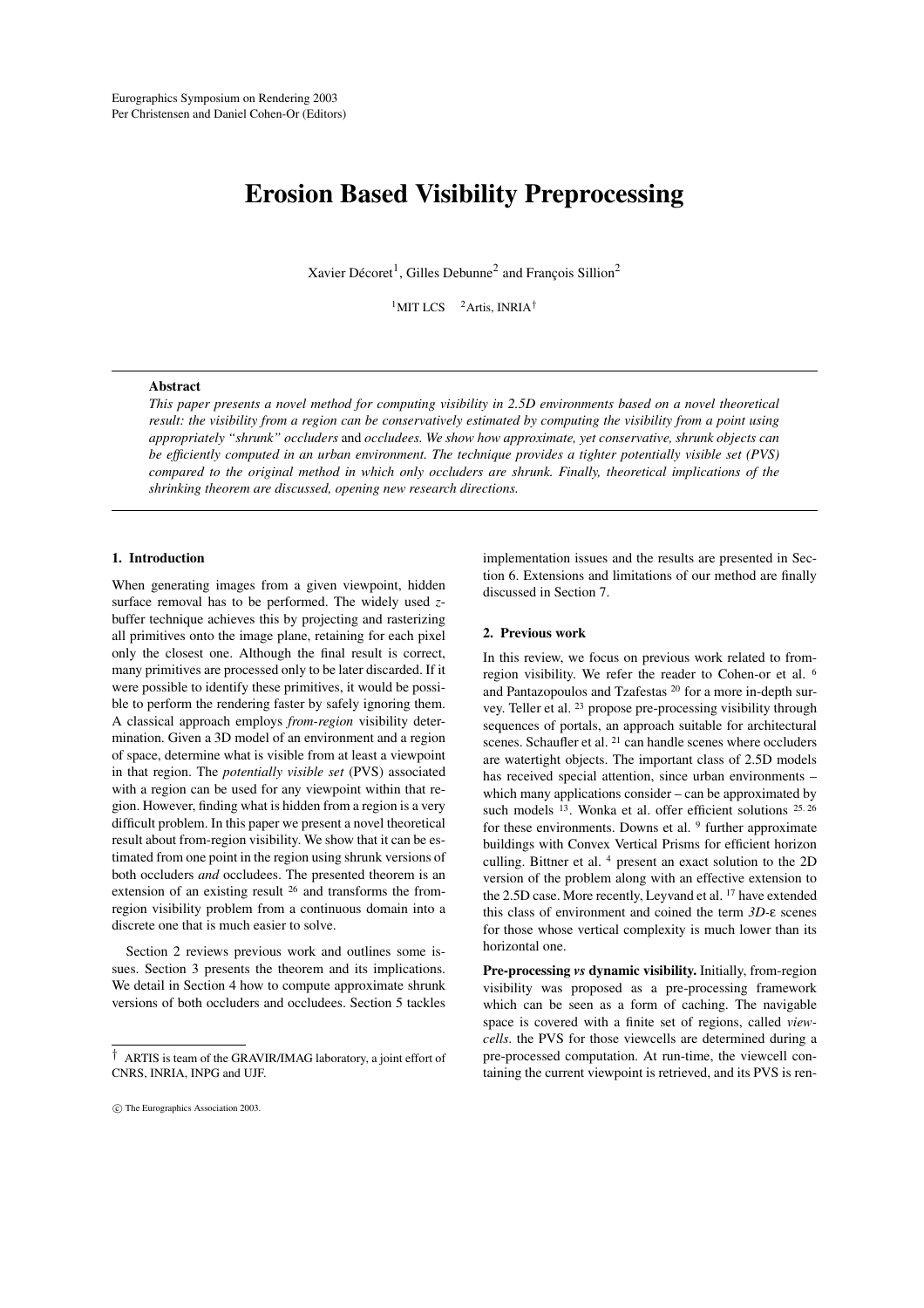dered in place of the whole scene. In that context, the time required to compute visibility is not the main issue. The problem is the computation and the storage of the pre-computed PVS. More recently, Wonka et al. <sup>27</sup> have shown that when the computation of the PVS is fast enough, it can be used for *instant visibility*: the PVS is dynamically computed for a region surrounding the current viewpoint. The computation cost is amortized over the set of frames where the user remains in this region. In such an approach, the PVS corresponding to rather large regions should be computed quickly.

**Conservativity.** The methods discussed here guarantee that any object actually visible is classified as potentially visible. In other words, the PVS contains the *visible set* (VS). This property is referred to as *conservativity*. The PVS might contain objects that are actually not visible, which will be handled by the final hidden surface removal. However, the PVS must be computed as tightly as possible in order to optimize this removal. Comparing the *over-conservativity* of different methods is a difficult task since implementations are not always available. However, it is valuable to estimate the overconservativity by analyzing the type of occlusion that the method is able to detect, as well as the worst-case and bestcase scenarios.

**Occluder fusion.** Although early work has focused on the occlusion caused by single, large, convex occluders 8, 15, 7, current research focuses on the combined action of several potentially small occluders. Convex occluders have indeed been shown to be useful only if they are larger than the region for which visibility is determined <sup>18</sup> . *Occluder fusion* must be done in order to detect significant occlusion. Note that occluder fusion is implicitly performed by most frompoints methods, such as the *z*-buffer, where projected occluders are aggregated to form an *occlusion map* against which objects can be tested for visibility. The extended projection of Durand et al. <sup>10</sup> defines a projection of occluders and occludees that conservatively maintains the visibility properties from a region. Wonka et al. <sup>26</sup> showed that this can also be achieved by shrinking the occluders. Schaufler et al. <sup>21</sup> work in object space, constructing large shadow volumes by extending discretized occluders through occluded regions. Brunet et al.<sup>5</sup> extract convex silhouettes from generic nonconvex occluders in the case of from-point visibility. Koltun et al. <sup>16</sup> construct virtual occluders that are equivalent to a set of occluders from the point of view of a region. Other methods consider the ray space directly. The set of rays blocked by occluders have to be fused. If the resulting set of rays contains all the rays joining the region and an object, the latter can be declared hidden. The work by Nirenstein <sup>19</sup> proposes such an exact approach. Other works rely on a parameterization and a conservative discretization of the ray space (either in 2D<sup>4</sup> or in 3D-ε environments <sup>17</sup>).

The method presented here achieves a conservative fromregion visibility pre-computation, computed in image space.

## **3. Shrinking based visibility**

Wonka et al. <sup>26</sup> introduced the idea of shrunk occluders. They observe that if a ray *SR* is blocked by a "shrunk" occluder  $\mathcal{O}_d$ , then any ray *S*<sup>*R*</sup> with  $|SS'| < d$  is blocked by the original object  $O$  (notations are those of Fig. 1). The *d*-shrinking is defined by  $\mathcal{O}_d = \{M \mid \mathcal{B}_d(M) \subset \mathcal{O}\}$  where  $\mathcal{B}_d(M)$  is a sphere of radius *d* and center *M*. To determine wether an object is occluded by some occluders from a given viewcell, the approach fits the viewcell into a sphere  $S(S,d)$  and simply tests if the object is occluded by *d*-shrunk occluders from point *S*. The from-region query is therefore reduced to a from-point query, for which many existing methods can be used. This approach is very appealing since it can handle many types of occluder fusion, and since from-point methods are easier to implement. Our work is built on this foundation and overcomes its main limitation.

The use of a sphere to shrink occluders implies that the viewcell should not be too long in a given direction in order to avoid over-shrinking occluders by a large sphere. An interesting extreme case is a line segment viewcell. Another issue is that spheres shrink occluders in "every direction". Consider the case of a thin wall: when the viewcell's half radius is larger than the wall thickness, the wall is shrunk to the empty set and causes no occlusion, though it obviously hides everything behind it.

To address this issue of *over-shrinking*, we generalize the shrinking by a sphere to the erosion by a *convex shape*. Doing so, we establish a theorem that reduces the from-region visibility query to a *finite* number of ray/scene intersections (Sec. 7.1). Wonka et al. reduced the region-region visibility queries to point-region queries. We go one step further by reducing them to point-point queries.

## **3.1. Erosion theorem**

We first introduce some notation. Consider a volumetric obiect  $\mathcal{O}$ , and a set of vectors **X**. The dilation of  $\mathcal{O}$  by **X**, also known as the Minkowski sum of both sets <sup>22</sup>, is defined by the equation:

$$
\mathcal{O} \oplus \mathbf{X} = \{M + \mathbf{x}, M \in \mathcal{O} \text{ and } \mathbf{x} \in \mathbf{X}\}
$$

**X** is commonly called the *structuring element.* Similarly, the erosion of  $\mathcal O$  by **X** is defined by:

$$
\mathcal{O} \ominus \mathbf{X} = \{V \text{ such that } \forall \mathbf{x} \in \mathbf{X}, V + \mathbf{x} \in \mathcal{O}\}
$$

$$
= \{V \text{ such that } \{V\} \oplus \mathbf{X} \subset \mathcal{O}\}
$$

The erosion of  $\mathcal O$  is the complement set of the dilation of  $O$ 's complementary. This can be written:

$$
\mathcal{O}\ominus\mathbf{X}=\left(\mathcal{O}^C\oplus(-\mathbf{X})\right)^C\tag{1}
$$

Given this notation, we prove (see Appendix A) the following theorem, illustrated by Fig. 1:

**Theorem 1 (Occluder erosion)** *If a segment* [*SR*] *intersects*

c The Eurographics Association 2003.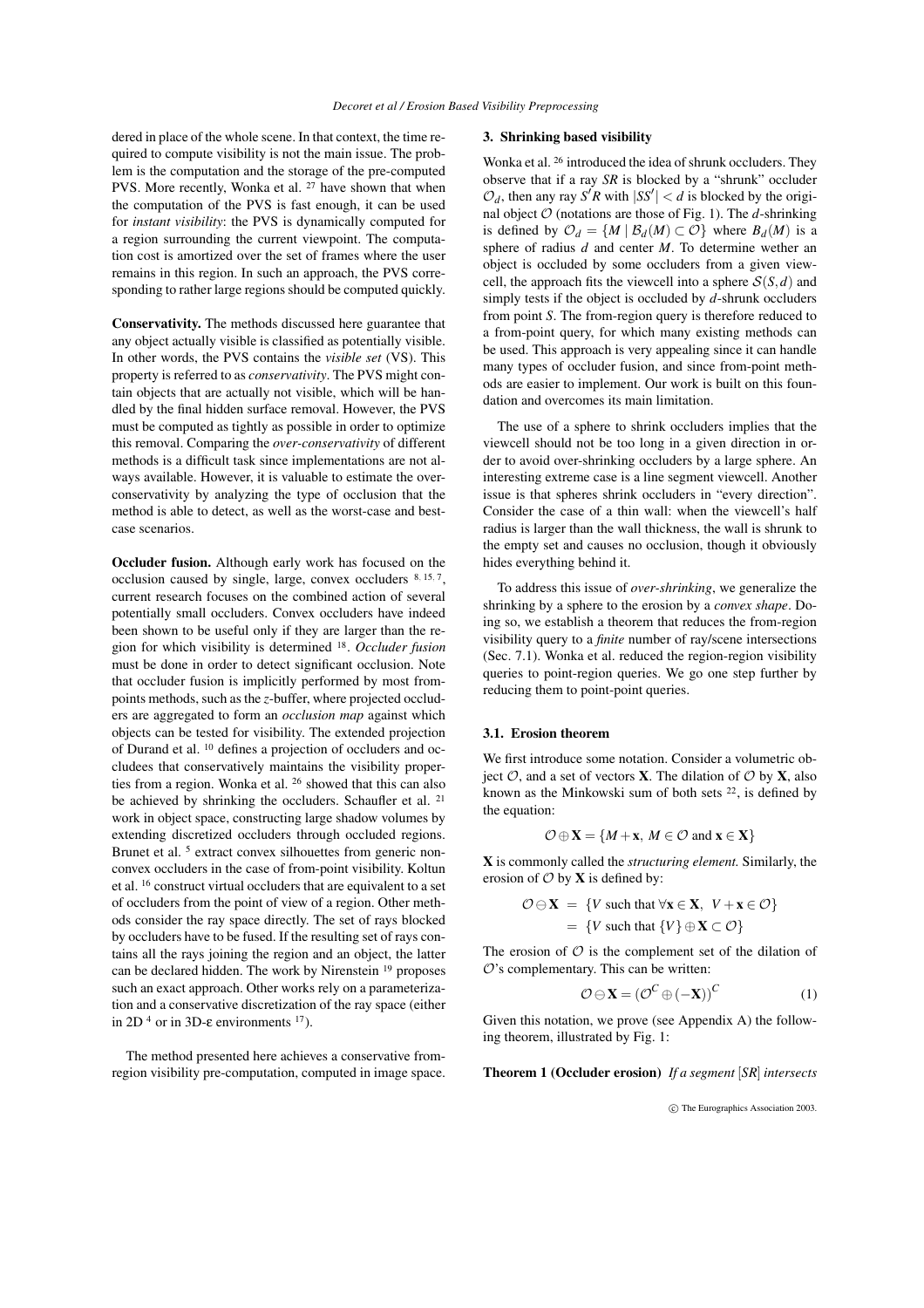$\mathcal{O} \ominus \mathbf{X}$ *, where* **X** *is a convex set of vectors, then any segment*  $[S'R']$  intersects  $O$  with  $S' \in \{S\} \oplus \mathbf{X}, R' \in \{R\} \oplus \mathbf{X}$ .



**Figure 1:** *If a ray* [*SR*] *is blocked by the* **X***-erosion of an object, then* any ray  $[S'R']$  *joining two points located in the convex* X*shaped regions around S and R is blocked by the object.*

### **3.2. Application to from-region visibility**

Consider a convex viewcell, decomposed as {*S*} ⊕ **X** (centered on *S*, with an **X** shape). Theorem 1 states that if object  $\mathcal{R}$  is hidden by  $\bigcup_i (\mathcal{O}_i \ominus \mathbf{X})$  from *S* then  $\mathcal{R} \oplus \mathbf{X}$  is hidden by  $\bigcup_i \mathcal{O}_i$  from  $\{S\} \oplus \mathbf{X}$ . In other words, whether an occludee is hidden by a set of occluders from the viewcell can conservatively be determined by testing if the "shrunk" occludee is hidden by the "shrunk" occluders.

This may seem odd at first since we are used to *overestimating* occludees (see for example extended projections <sup>10</sup>), whereas in our case the tested occludee  $\mathcal{R}$  is actually "smaller" than the occludee R ⊕**X** for which we determine visibility. The occluder/occludee distinction is however still present since their "shrunk" versions differ (as will be detailed in Section 4).

The main difference between this theorem and the one used by Wonka et al <sup>26</sup> are that objects are eroded by the actual viewcell shape (which no longer needs to be included in a bounding sphere) and that *all* the objects of the scene (occludees *and* occluders) can be shrunk.

### **3.3. Tighter PVS using segment erosion**

Theorem 1 allows us to significantly reduce the amount of over-shrinking. Let us consider a convex viewcell and the viewcell-object shaft as shown on Fig. 2. The shaft always rests on a maximal supporting segment [*PQ*], and if any ray between [*PQ*] and the object is blocked, then any ray between the viewcell and the object is alos blocked. Therefore, testing the visibility of the object from the viewcell is the same as testing its visibility from the segment. In the latter case, however, Theorem 1 would require eroding occluders only by a segment instead of an hexagon, preventing the two thin occluders of Fig. 2 from disappearing.



**Figure 2:** *Testing the visibility of the object from the viewcell is equivalent to testing visibility from segment* [*PQ*]*. But eroding occluders by the segment will not make them vanish as it would with the hexagon. The object will hence correctly be classified as invisible from the viewcell.*

#### **3.4. Zonotope decomposition**

The viewcells used for erosion in Theorem 1 must be convex (otherwise they can be replaced by their convex hulls). However the actual shape of the viewcell may lead to several potential optimizations. If the viewcell is a 2D flat region, then Theorem 1 states that no erosion of the objects has to be performed along the "vertical" direction in order to compute from-region visibility. This result is not obvious when thinking about all the parallax effects that can happen along this direction as the user moves.

$$
\bigoplus_{i=1}^n \mathbb{E}_{\mathbb{E}_{\mathbb{E}_{\mathbb{E}}}} \mathbb{E}_{\mathbb{E}_{\mathbb{E}}}\left[\mathbb{E}_{\mathbb{E}_{\mathbb{E}}}\right] = -\mathbb{E}_{\mathbb{E}_{\mathbb{E}}}\oplus\mathbb{E}_{\mathbb{E}_{\mathbb{E}}}\left[\mathbb{E}_{\mathbb{E}_{\mathbb{E}}}\right]
$$

**Figure 3:** *Minkowski decomposition of a parallelepiped as the (commutative) sum of 3 segments.*

Another interesting and common case is when the viewcell is a *zonotope*, or the Minkowski sum of line segments (such as parallelepipedic boxes, as illustrated by Fig. 3). The erosion by the viewcell can then be replaced by *successive* erosions by line segments, making the process much easier. Indeed, and as proven in Appendix B, we have:

$$
\mathcal{O}\ominus (X\oplus Y)=(\mathcal{O}\ominus X)\ominus Y
$$

If the viewcell is the extrusion of a 2D contour, the same decomposition can be applied to separate the horizontal erosion by the contour and the vertical one by a segment (as is done in Section 4.3).

## **4. Shrinking objects**

Computing exact erosion for general objects is a very difficult task  $11, 3$ . We detail in this section how to compute approximate erosions for both the occluder and the occludee, so that the visibility conservativity property is satisfied.

c The Eurographics Association 2003.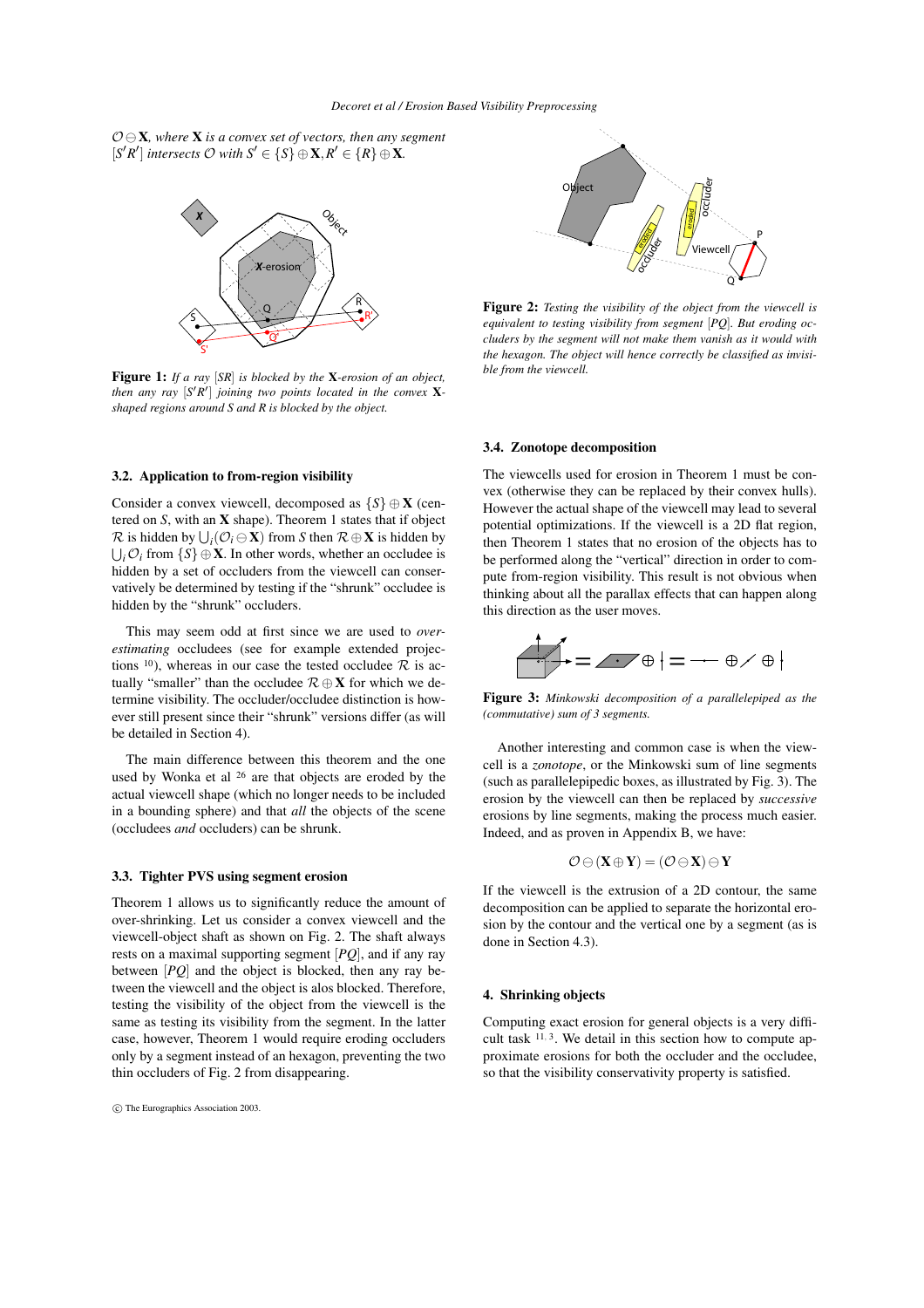## **4.1. Urban environments**

Urban environments are a major field of application for PVS pre-computation algorithms. The viewcells will pave the streets of the city, and the potentially visible set of buildings that has to be displayed will be updated depending on the observer's current viewcell. Buildings can in general be quite tightly approximated by 2.5D blocks<sup>13</sup>. In our case, we suppose that these parts can be described by a polygonal "contour" and a height. Note that a contour does not need to be at ground level (*aka* footprint), as we can deal with arches or buildings made of superposed blocks, for example.

### **4.2. Bounding volumes**

Instead of working with the objects' true geometry, it is possible to work with simplified versions. This idea of using levels of detail for visibility computation is common, since small geometric features rarely influence visibility. If for each object  $O$  of the scene we have an inner  $O$  and an outer  $\overline{\mathcal{O}}$  bound such that  $\mathcal{O} \subset \mathcal{O} \subset \overline{\mathcal{O}}$ , then the following result holds: an occludee is hidden by occluders if (from the center of the viewcell) the "shrunk" version of its *outer* bound is hidden by the erosions of the occluders' *inner* bounds.



**Figure 4:** *Inner and outer 2.5D approximations of a building.*

Fig. 4 shows a complex building which is not itself 2.5D and contains facade details (windows, balcony), together with its inner and outer approximations by 2.5D polyhedra. For the purpose of clarity, we now consider that buildings are actually composed of such 2.5D polyhedra, but the reader will remember that we actually refer to its inner polyhedra when it is used as an occluder (Section 4.3) and to its outer polyhedra when the building is used as an occludee (Section 4.4).

#### **4.3. Shrinking occluders**

As stated in Section 3.4, when the viewcell is an extrusion (or is flat), we can separate the erosion using the contour as a 2D structuring element from the vertical erosion of the building. We consider this case in this section, focusing on the contour erosion since vertical erosion is simply a modification of the building height.

To compute the  $\mathcal{O} \ominus \mathbf{X}$  erosion of  $\mathcal{O}$ , we rely on equation (1). We translate the two end points of each edge of the contour by the opposite (−**X**) of the structuring element and compute the resulting convex hull. These "edge convex hulls" are unioned and the desired erosion is the polygon difference with the original contour (computed using the *kbool* library<sup>†</sup>). Fig. 5 illustrates this method for two examples.



**Figure 5:** *Computing the erosion of a contour by a square or a segment not containing the origin. You can see from the bottom line that eroding by the top or the bottom segment of the viewcell yields different erosions.*

It is worth noting that the computed erosion is exactbecause we use a polygonal structuring element. Erosions by a sphere would also include rounded parts that need to be approximated by line segments <sup>26</sup>. We can speak here of exact mathematical "erosion" as opposed to the term "shrinking" that is used in the rest of this article and will be explained in the next section.

## **4.4. Shrinking occludees**

The shrinking of occludees is slightly more complex. In order to be able to apply Theorem 1, we need to ensure that every point of the original occludee  $\mathcal{O}$  is in the **X**-neighboring of the shrunk occludee  $R$ . In other words, we need to have  $\mathcal{O} \subset \mathcal{R} \oplus \mathbf{X}$ . Using  $\mathcal{R} = \mathcal{O} \ominus \mathbf{X}$  generally does not satisfy this property as shown in Fig. 6.



**Figure 6:** *Using*  $O \ominus X$  *as a shrunk version (R) of the object is not adequate as each point inside* O *is not guaranteed to be within a* **X**-neighboring of  $R$ *. Indeed,*  $R$  *has to satisfy*  $O \subset R \oplus X$ *.* 

**Analytical exact shrinking.** Computing a shrunk version R of an arbitrary 2D contour  $\mathcal{O}$ , such that  $\mathcal{O} \subset \mathcal{R} \oplus \mathbf{X}$ , can be done analytically when **X** is a segment. The algorithm is

<sup>†</sup> www.xs4all.nl/~kholwerd/bool.html

c The Eurographics Association 2003.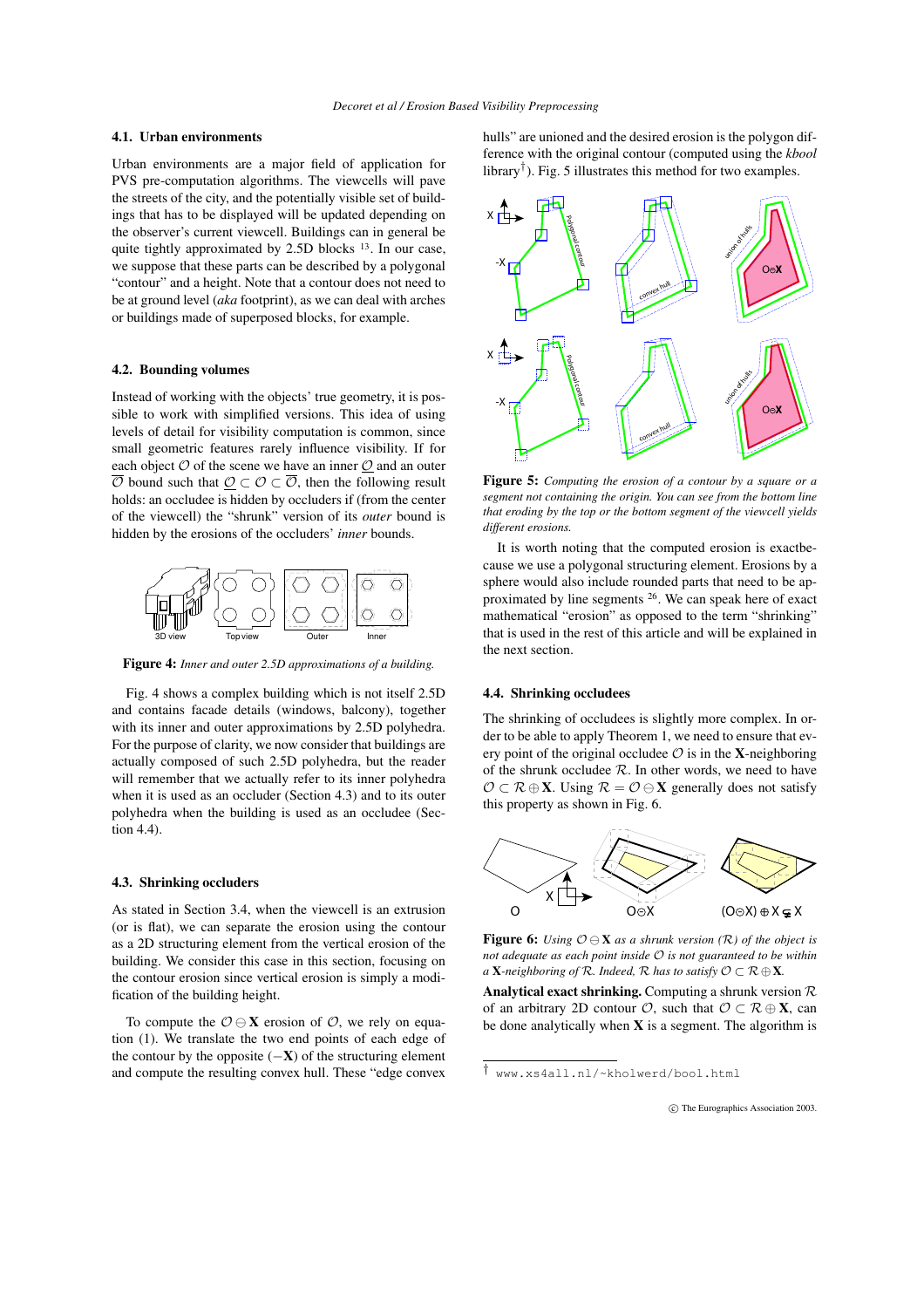similar to the ones used to compute convex hulls. The vertices of  $O$  need to be sorted along a direction perpendicular to **X** and then swept while the width of the object is updated. A single line is created when this width is lower than |**X**|, and it is split in two lines otherwise (see Fig. 7).



**Figure 7:** *Illustration of the analytical shrinking algorithm on a contour using a sweeping line parallel to the eroding segment.*

This exact segment-shrunk occludee (extruded along the vertical direction) can be pre-computed. However, since it may be composed of numerous polygons, we propose an image based alternative.

**Image based erosion using the stencil test.** The shaft between the viewcell and the occludee is constructed. If this shaft is not degenerate, it is supported by a segment located on the occludee. This segment is **X**-eroded and then transformed into a quad by raising it to a sufficient height. This quad is rendered in the stencil buffer to create a mask (see Fig. 8). The occludee itself is then rendered using this mask to clip it "on the sides", thus creating a valid shrunk representation in image space.

**Proof.** The key to see that this computation is conservative is noticing that it is equivalent to testing the visibility of the occludee and the visibility of its projection onto a vertical quad raised from the supporting segment. Indeed, both have the same shaft and the erosion of the segment, hence of the quad, creates an **X**-clipped projection of the occludee.

Two precautions must be taken. First, the eroded supporting segment must not be null to satisfy  $\mathcal{O} \subset \mathcal{R} \oplus \mathbf{X}$ . If it is null, a point centered on the supporting segment is considered instead. In other words, a vertical line instead of a vertical quad is rendered in the stencil buffer. Actually, this line is always rendered to overcome resolution issues when rendering the quad. The second precaution must be taken when the shaft degenerates. This occurs when, for example, we test the visibility of a street containing the viewcell. In this case, we simply use the occludee as a valid shrunk representation of itself.

This image-based algorithm works for flat viewcells. For extruded non-flat viewcells, and as stated in Section 3.4, all that needs to be done is to reduce the height of the rendered occludee by one half of the viewcell height.

For general 3D objects, this Minkowski segment decomposition, combined with a voxelized representation of the object, allows us to easily compute an approximated



**Figure 8:** *Eroding in image space using a stencil mask. The supporting segment of the viewcell/occludee shaft is eroded and rendered as a quad in the stencil buffer (step 1). The occludee is then rendered and clipped by the stencil mask (step 2).*

shrunk version. The voxels are successively and independently eroded along the three axis directions.

### **5. Implementation**

The algorithm has two passes. During the first pass, each building is considered as an occluder. Its eroded (by the viewcell or by the shaft supporting segment) version is rendered in the frame buffer to create the occlusion map. From the center of the viewcell, all the possible viewing directions are sampled using 6 camera orientations directed toward the faces of a cube, each with a field of view of 90°.

The second pass determines the PVS by rendering all the buildings shrunk as occludees using the stencil buffer mask. The occludees are tested against the map, optionally using hardware occlusion queries. In that case, the number of visible *pixels* of each object can be retrieved. This image-based visibility estimation can be used for pruning large PVS or rendering buildings from a priority queue in a true real-time application <sup>1</sup>.

#### **5.1. Optimizations**

All the buildings must be considered twice: first as potential occluders and then as possible occludees. However, we use hierarchical frustum culling  $12, 2$  to limit the number of rendered buildings. An important advantage of our image-based visibility algorithm is that any classical rendering optimization algorithm can be plugged in.

If all the viewcells have exactly the same shape (or a few different shapes), which is a fairly common case, then the eroded versions of the occluders can be pre-computed once and reused. Indeed, the number of different segments that can be used to erode the occluders is determined from the number of possible viewcell shaft-supporting segments. In the case of square viewcells, only 6 segments (the four sides and the two diagonals) need to be considered to represent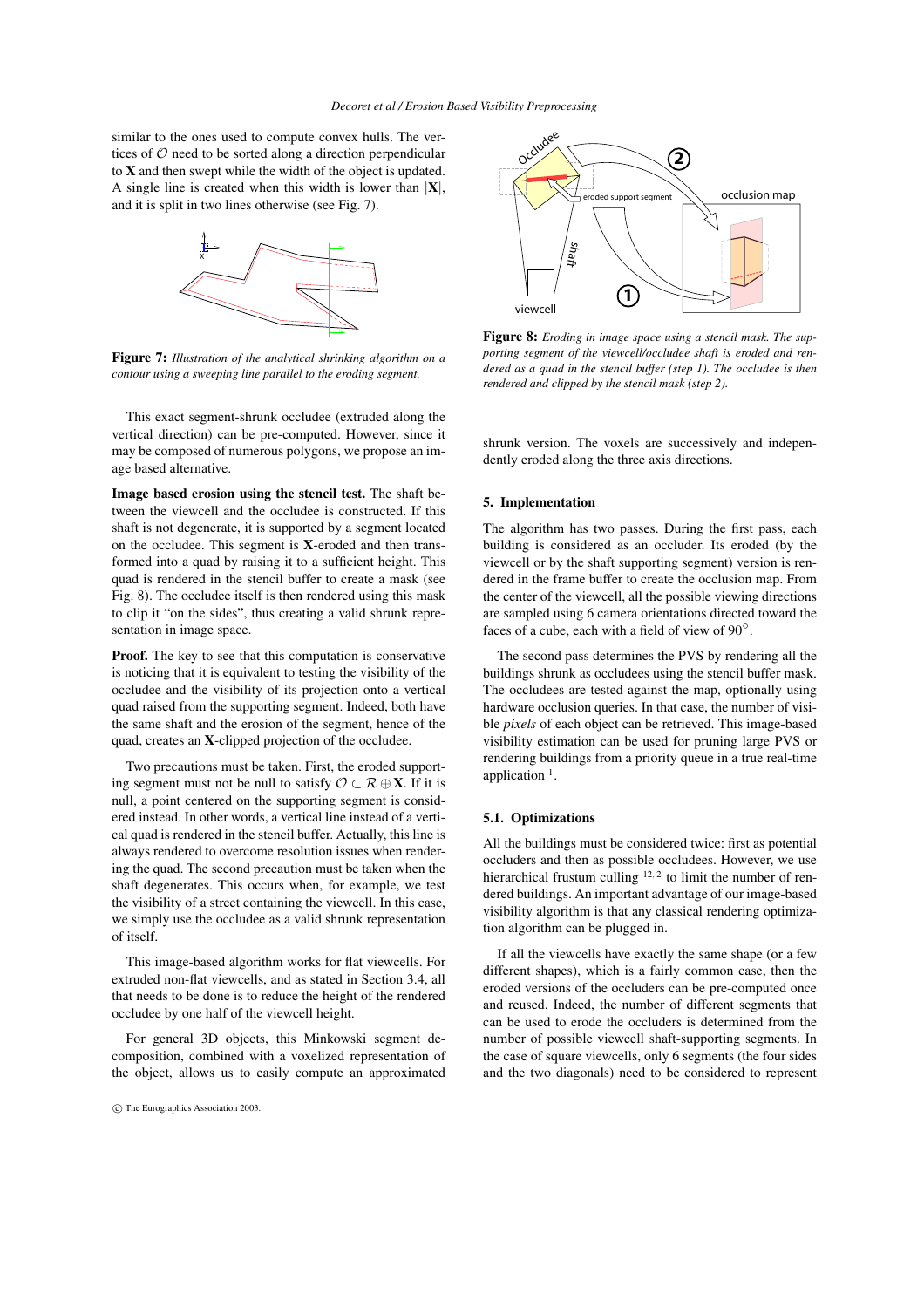all the shaft supporting segments. This leads to only 6 compact eroded representations of each building when they are considered as occluders. The one used depends on the observer's position. The number of representations depends on the shape of the viewcell (3 for a triangle, for instance) but is usually small as the shapes of the viewcells are typically simple.

Note that for square viewcells, the "left" and "right" segments of the square cannot be considered as identical eroding elements (same for the "top" and "bottom" segments). For consistency reasons, all the buildings are rendered from the *center* of the viewcell, and these two segments are hence different structuring elements (see Fig. 5).

We do not perform any occluder selection, and each object is rendered to create the occlusion map and then tested against this map. Since this is done 6 times per viewcell, hierarchical occlusion queries could clearly accelerate this process a lot for very large environments, since distant parts could very quickly be culled as a whole. However, hierarchical queries require serialization whereas hardware accelerated occlusion queries are more efficient when performed in parallel. This trade-off is still an open issue. Moreover, the occlusion map construction could be interleaved with the occlusion queries so that hidden objects do not need to be rendered. A front-to-back rendering technique could be used, for example, a Kd-tree as in Leyvand et al. <sup>17</sup>.

#### **6. Results**

It is uncertain which numbers are relevant to present visibility results. The amount of geometry culled away can for example be made arbitrarily high by adding hidden primitives. A more relevant figure is the *over-conservativity* of the method – that is the ratio between the PVS size and the actual VS size. Measuring these sizes in terms of number of polygons is biased by the objects' discretization, so we chose to count the number of visible *objects*.

Different algorithms were tested on a city model of Vienna made of 458 buildings, 1182 streets and 726 crossings. Computed PVS are subsets of these entities. Overconservativity is estimated and averaged from a representative set of square viewcells. We compared different methods, for increasing sizes of viewcells:

- 1. Occluders are eroded by a sphere (approximated by an octagon), as in <sup>26</sup> . Occludees are rendered as is.
- 2. Occluders are eroded by the viewcell (a square).
- 3. Occluders are eroded by segments as described in 3.3.
- 4. Same as (3), but occludees are also reduced (see 4.3).

As expected, Fig. 9 shows that the over-conservativity grows with the viewcell-size. However, we can see that this growth is slower using our approach: when both occluders *and* occludee are shrunk, a tighter PVS is obtained as predicted. The bottom curve on Fig. 9 shows the ratio of the PVS sizes for methods 1 and 4, exhibiting the gain of our method. The PVS reduction is maximum when segments (method 3) are used instead of viewcells (method 2) to shrink objects.



**Figure 9:** *Comparison of over-conservativity for the different erosion-based methods, according to the viewcell size. The curves show the averaged ratio between PVS and VS sizes. The VS was computed from a dense sampling of the viewcell. The lower curve is the ratio between method 1 and method 4.*

The average viewcell PVS computation time is 0.5s on a 2 GHz Pentium 4 processor with a 128 Mb NVidia GeForce 4 Ti4600 graphics card, making overnight pre-computation (100,000 viewcells) possible for typical urban environments (rendering was not optimized). Pre-computation of eroded buildings takes negligible time compared to rendering.

The 3D models used for pre-computation were simple, but remember that we compute the visibility using bounding volumes of the objects and that the complexity of the displayed geometry can be made arbitrarily high.

#### **7. Discussion**

We now discuss some of the strengths and limitations of the proposed method.

**Sampling.** Our approach relies on sampling, since visibility is estimated by using a rasterization of the occluders in the frame buffer. However this sampling is not an issue since it is performed in image space, where its results will be used. The impact of the discretization is not always clear for methods that sample a different parameter space. By choosing a frame buffer resolution at least equal to *r* times the resolution at which the scene will be navigated, where *r* is a ratio dependent on the viewcell's size and accounting for the fact that we sample from the center, we can ensure the conservativity of the approach for the center of the viewcell. The *r* ratio can be determined by a simple geometric calculation on the considered viewcell shape.

**On-the-fly queries.** The computational cost is not much of an issue when visibility is pre-computed. However, for very large environments, viewcells tend to become unusable since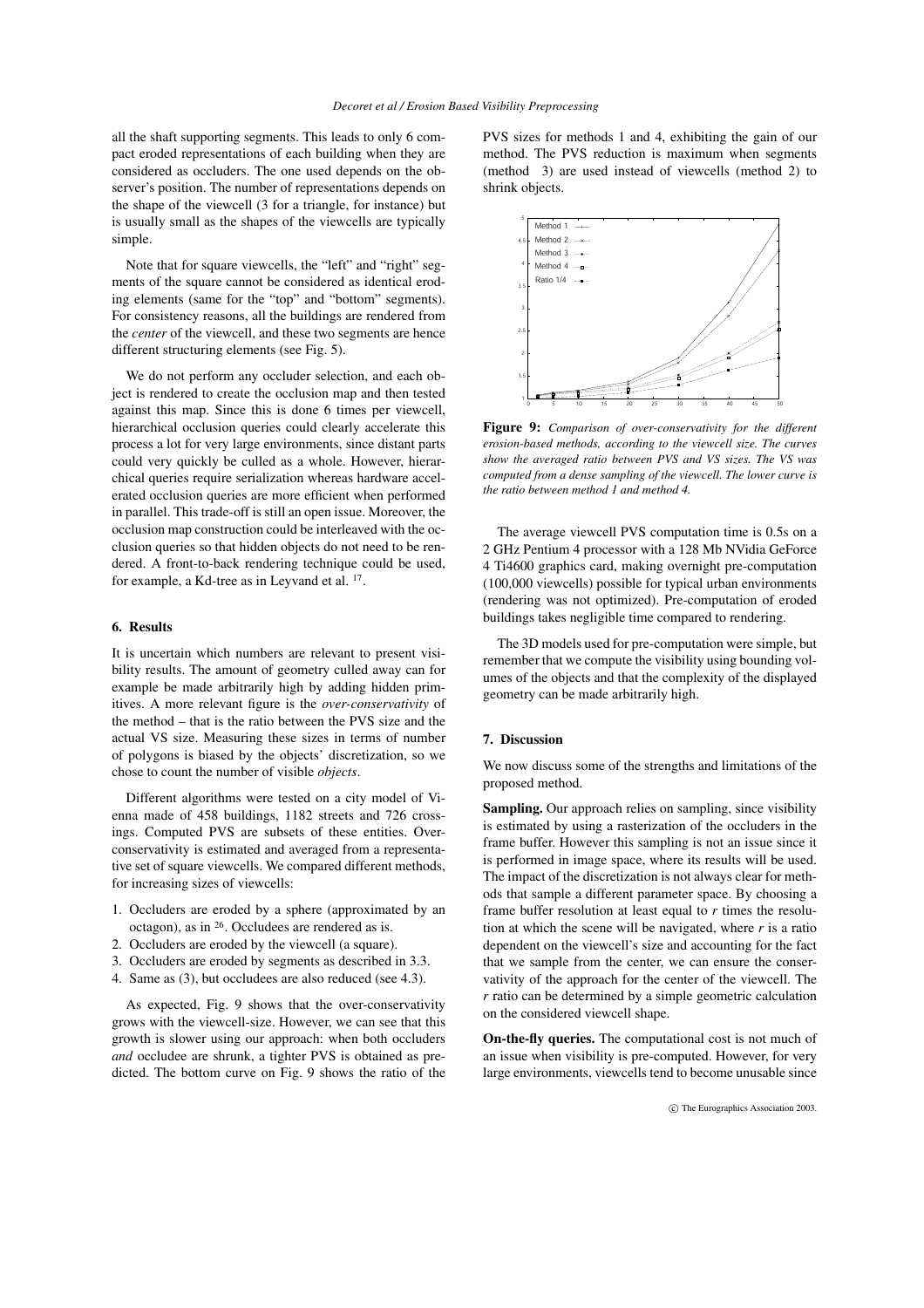they require a large amount of storage. As seen in previous work, from-region visibility computations can, however, be used in the context of *instant visibility* <sup>27</sup> , in which case the timing and the ability to handle large viewcells becomes crucial. We believe that our approach is suitable for these cases since there is ample room for optimization and large viewcells still provide a good PVS.

**Scaling to large environments.** The database size has a great influence on PVS pre-computation times. However, once the horizon is completely occluded, further buildings, no matter their number, are all occluded. Our algorithm is linear in complexity as each object is considered exactly twice. Using hierarchical approaches, either in image space  $14, 28$  or in object space (Kd-tree such as in  $17$ ), could lower this complexity to scale to very large environments.

**Bad scenario.** Though we showed that larger viewcells can be used with our approach, the Theorem 1 still suffers from the fact that the viewcell cannot be too big compared to the average size of the occluders. In that case, the occluders have empty erosions and no occlusion is detected.

**Viewcells** When determining the optimal sizes and positions of viewcells as well as the trade-off between their number and the over-conservativity we can afford are important issues. Adjacent and small viewcells that (almost) share the same PVS can recursively be merged. This can be done afterward using PVS compression techniques as described by Panne et al. <sup>24</sup>. Another possible hierarchical algorithm could start with large viewcells, which are subdivided when the union of the PVS of children differs too much from the parent's. This post treatment will benefit from the conservativity and the tighter PVS of our method.

#### **7.1. X-sampling objects**

We finally introduce the notion of  $X$ *-sampling* of an object  $O$ as a set of points whose **X**-dilation contains  $\mathcal{O}$  (see Fig. 10). As noted before (see Fig. 6)  $\mathcal{O} \ominus \mathbf{X}$  is generally *not* an **X**sampling, but  $\mathcal O$  itself is trivially one. We then have the following theorem:

**Theorem 2 (X-sampling)** If  $O$  is bounded and **X** is a con*vex open set, then there exists an* **X**-sampling *of* O *composed of a finite set of points*  $\mathcal{I} = \{I_1, \ldots, I_n\}$ 

A naive tiling of space proves the result, however finding an *optimal* set of points  $\mathcal I$  is a complex task in the general case.

The two theorems yield a very surprising result. To test if  $\mathcal O$  is hidden by a set of occluders  $(\mathcal O_k)$  from any viewpoint in the viewcell, it is sufficient to test if the *rays*  $[SI_j]$  (see Fig. 10) are blocked by  $(\mathcal{O}_k \ominus \mathbf{X})$ . As surprising as it may sound, the from-region visibility query can be conservatively answered by computing the intersection of a finite number of sampling rays with eroded occluders! This result may prove very interesting for complex 3D visibility queries and opens new research directions.





**Figure 10:** *Testing the visibility of the object from the viewcell can be done by testing intersection of rays SI<sup>j</sup> with eroded occluders.*

#### **8. Conclusion & future work**

We introduced a novel theoretical result on visibility, stating that occluders *and* occludees can be both shrunk to compute from-region visibility. Some erosion and shrinking properties were proven and used to conservatively compute the shrunk representations of the objects. We demonstrated that tighter PVS are generated with this approach.

We believe that the theoretical results presented offer possibilities for further applications. As shown in Section 7.1, conservative visibility can be computed for a region by performing a finite number of ray-scene intersections. We plan to take advantage of this in a ray-tracer for accelerating the shadow computations of an extended light source. Another application of this ray testing would be for small moving objects (such as cars). If their bounding box is smaller than the current viewcell, visibility can be conservatively determined by testing a single ray joining their centers.

Another field of investigation is determining how to compute erosions and **X**-samplings in 3D. For convex objects, this can be done in image space using hardware-accelerated convolutions. "Apparently convex" occluders could also be used as in Hoops 3D<sup>5</sup>. Another interesting property is that in some cases,  $\mathcal{O} \ominus \mathbf{X}$  is a valid shrunk occludee. We are investigating this property for segment erosion. If this property is true for each object in the scene, then a theoretical one-pass algorithm is possible where each eroded object is rendered in the frame buffer from the center of the viewcell. Those that are visible in the final image form the PVS.

#### **References**

- 1. Carlos Andújar, Carlos Saona-Vázquez, Isabel Navazo, and Pere Brunet. Integrating occlusion culling with levels of detail through hardly-visible sets. In *Comp. Graphics Forum (Proc. of Eurographics)*, volume 19(3), pages 499–506, 2000.
- 2. Ulf Assarsson and Tomas Möller. Optimized view frustum culling algorithms for bounding boxes. *Journal of Graphics Tools*, 5(1):9–22, 2000.
- 3. Henk Bekker and Jos B.T.M. Roerdink. An efficient algorithm to calculate the Minkowski sum of convex 3d polyhedra. In *Proc. Computational Science - ICCS 2001*, pages 619–628. Springer, 2001.